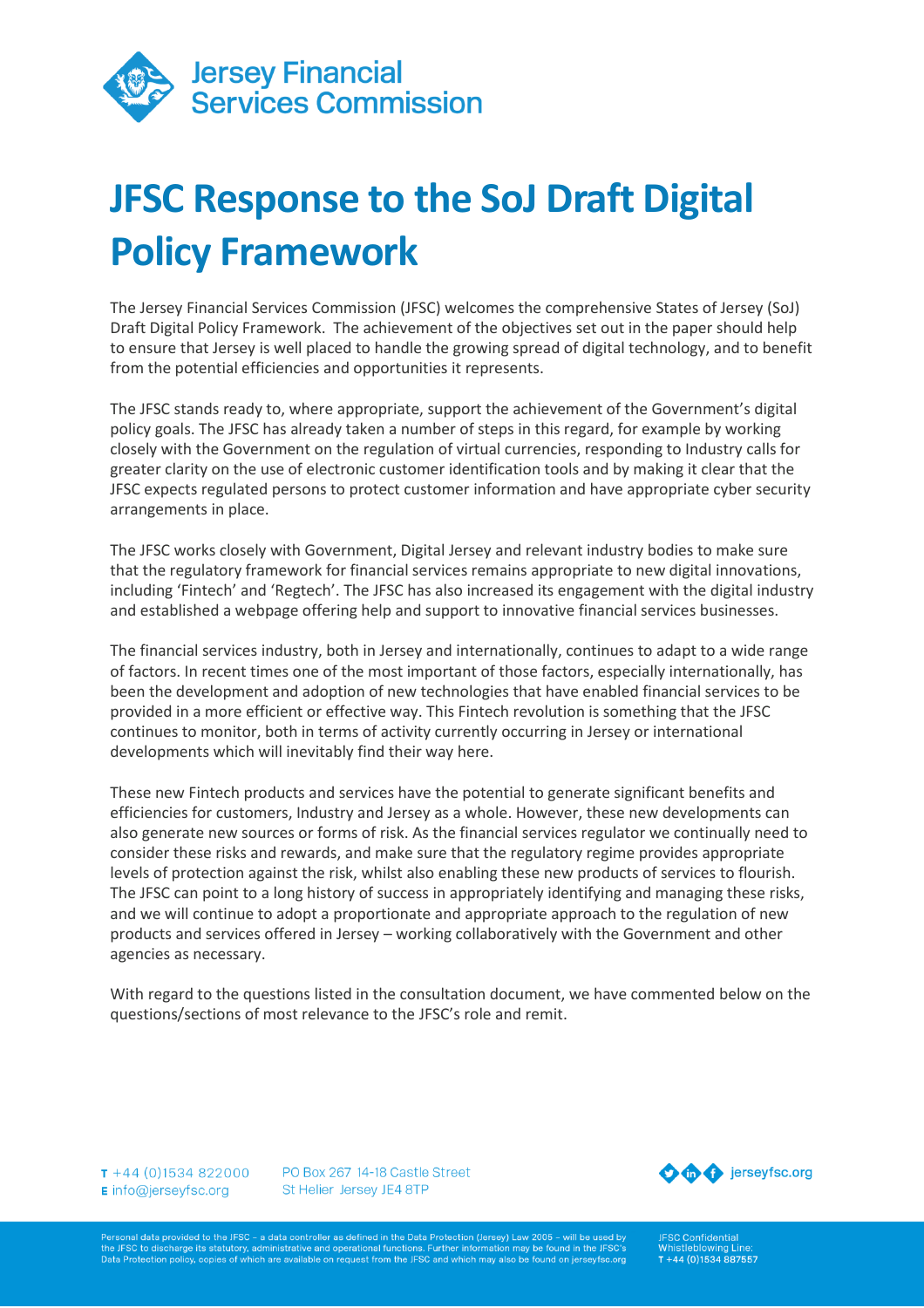

# **Response to consultation questions**

## **A favourable environment for emerging technologies**

| <b>Question 16</b> | What role does government and/or Digital Jersey have, and what steps should they<br>take, in keeping track of developments in emerging technology areas? Give details.                                                                                                                                                                                                                                                                                                                                                                                                                                   |
|--------------------|----------------------------------------------------------------------------------------------------------------------------------------------------------------------------------------------------------------------------------------------------------------------------------------------------------------------------------------------------------------------------------------------------------------------------------------------------------------------------------------------------------------------------------------------------------------------------------------------------------|
| Answer             | The JFSC is supportive of the Government and Digital Jersey's current approach of<br>ensuring that fundamental infrastructure and skills are in place, whilst<br>simultaneously focusing on key areas of potential growth that are identified through<br>robust and well considered analysis.<br>The JFSC is happy to be involved in discussions about a regulatory sandbox. At this<br>stage we continue to monitor the developments of regulatory sandboxes in a small<br>number of other jurisdictions, but we have not identified a pressing need for such a<br>proposition in Jersey at this stage. |
|                    |                                                                                                                                                                                                                                                                                                                                                                                                                                                                                                                                                                                                          |
| <b>Question 17</b> | Other than those mentioned in the draft framework, are there any emerging                                                                                                                                                                                                                                                                                                                                                                                                                                                                                                                                |
|                    | technology areas that would be appropriate to Jersey's technology agenda, and that<br>government should be actively tracking? Give details.                                                                                                                                                                                                                                                                                                                                                                                                                                                              |
| Answer             | <b>No</b>                                                                                                                                                                                                                                                                                                                                                                                                                                                                                                                                                                                                |
|                    |                                                                                                                                                                                                                                                                                                                                                                                                                                                                                                                                                                                                          |
| <b>Question 18</b> | Do you have any further comments that you would like to make on this strategic<br>goal? Give details.                                                                                                                                                                                                                                                                                                                                                                                                                                                                                                    |

#### **A Responsive Regulatory Environment**

| <b>Question 19</b> | What do you consider to be the right balance between aligning Jersey's regulation<br>and legislation with international standards, and seeking to differentiate ourselves?<br>Give details.                                                                                                                                                                                                                                                                     |
|--------------------|-----------------------------------------------------------------------------------------------------------------------------------------------------------------------------------------------------------------------------------------------------------------------------------------------------------------------------------------------------------------------------------------------------------------------------------------------------------------|
| Answer             | Maintaining and strengthening international market access for the financial services<br>sector is a priority for the JFSC, Government and a number of other stakeholders.<br>Achieving this involves consideration and analysis of a number of complex and<br>strategic issues in partnerships with a wide range of stakeholders. In many cases this<br>involves a consideration of international standards and the overall strategic<br>positioning of Jersey. |

T +44 (0)1534 822000 PO Box 267 14-18 Castle Street E info@jerseyfsc.org St Helier Jersey JE4 8TP



Personal data provided to the JFSC - a data controller as defined in the Data Protection (Jersey) Law 2005 - will be used by<br>the JFSC to discharge its statutory, administrative and operational functions. Further informatio

JFSC Confidential<br>Whistleblowing Line:<br>T +44 (0)1534 887557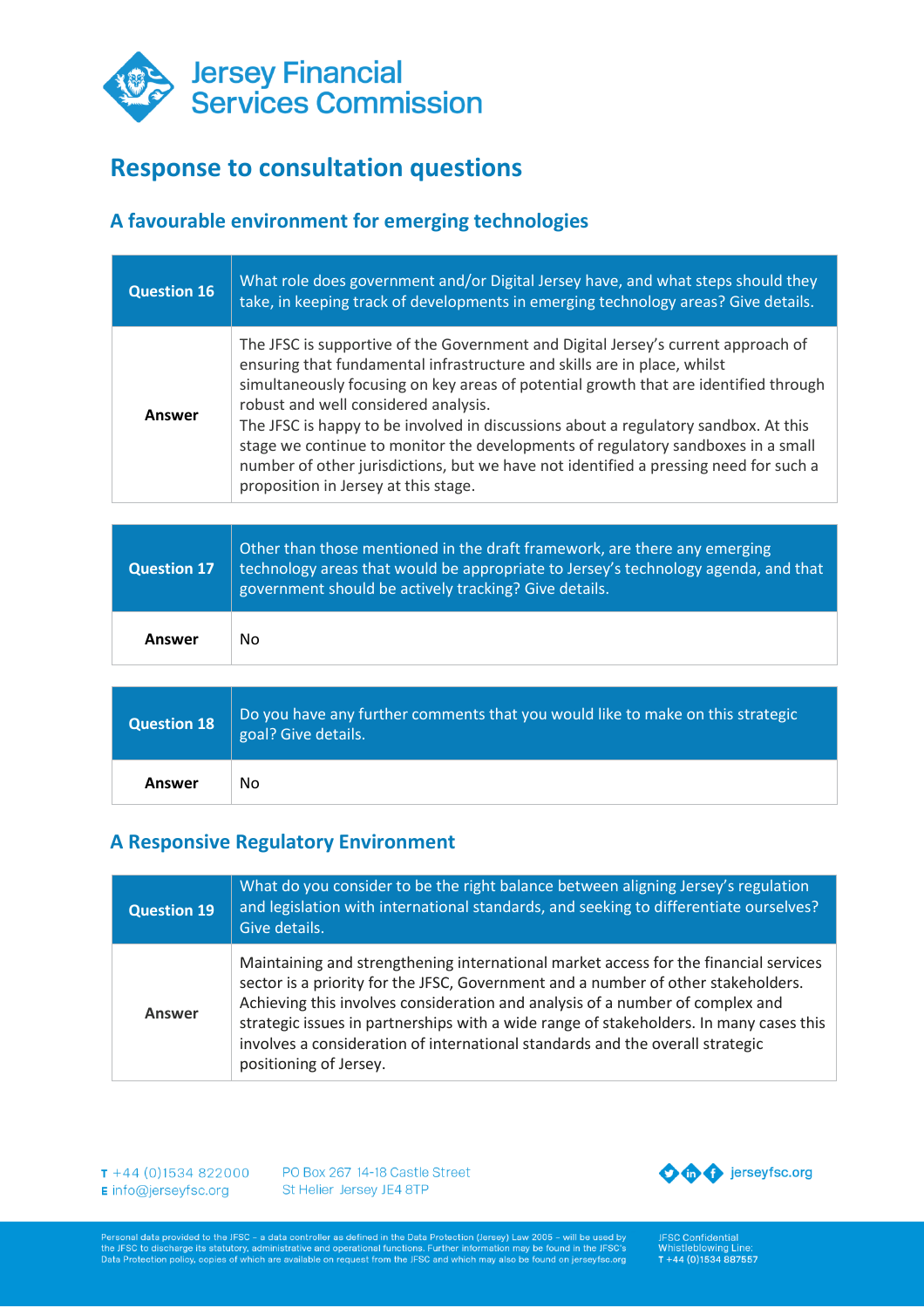

|             | From the finance sector perspective, we would stress that the alignment with<br>international standards and the need to "differentiate ourselves" are not mutually<br>exclusive. In particular, with Jersey taking a conscious decision to compete on<br>quality, the adoption of international standards is something that helps to<br>differentiate Jersey from others. However, as a small island nation, with an economy<br>focused on a relatively small number of niche areas, and with international or<br>regional standards covering a wide number of areas (both within and outside of the<br>financial sector), it is not always possible or appropriate to recognise and adopt all |
|-------------|------------------------------------------------------------------------------------------------------------------------------------------------------------------------------------------------------------------------------------------------------------------------------------------------------------------------------------------------------------------------------------------------------------------------------------------------------------------------------------------------------------------------------------------------------------------------------------------------------------------------------------------------------------------------------------------------|
| Answer      | of those standards.                                                                                                                                                                                                                                                                                                                                                                                                                                                                                                                                                                                                                                                                            |
| (continued) | With respect to digital policy, Fintech and other related areas, such as cyber<br>security, it may in some cases be appropriate or necessary to adopt international<br>standards in order to ensure that Jersey maintains or enhances its reputation and<br>level of economic activity. Indeed, there may even be a case for exceeding these<br>international standards in some cases as a way of "differentiating ourselves". The<br>approach in any of these areas needs to be considered on a case-by-case basis and<br>will involve an assessment of the costs (including the opportunity costs) and benefits<br>of the proposed approach.                                                 |

| <b>Question 21</b> | Do you have any further comments that you would like to make on this strategic<br>goal? Give details.                                                                                                                                                                                                                                                                                                                                                                                            |
|--------------------|--------------------------------------------------------------------------------------------------------------------------------------------------------------------------------------------------------------------------------------------------------------------------------------------------------------------------------------------------------------------------------------------------------------------------------------------------------------------------------------------------|
| <b>Answer</b>      | The JFSC will continue to work closely with Government, Industry and other<br>stakeholders to ensure that the legislative and regulatory framework in the financial<br>services sector enables the development and adoption of Fintech and Regtech, as<br>appropriate to the level and type of activity anticipated or currently taking place. As<br>part of this work, the JFSC engages with and monitors the actions of other regulators<br>and international standard setters as appropriate. |

## **A Robust Cyber Security Framework**

| <b>Question 22</b> | What do you think the most appropriate role for government is in helping to ensure<br>an appropriate level of cyber security in Jersey? Give details.                                                                                                                                                                                                                                                                                                                                                                                                                                                                                                                                                                                                                                                                                                                                                                                                                                                                                                                                                                                                      |
|--------------------|------------------------------------------------------------------------------------------------------------------------------------------------------------------------------------------------------------------------------------------------------------------------------------------------------------------------------------------------------------------------------------------------------------------------------------------------------------------------------------------------------------------------------------------------------------------------------------------------------------------------------------------------------------------------------------------------------------------------------------------------------------------------------------------------------------------------------------------------------------------------------------------------------------------------------------------------------------------------------------------------------------------------------------------------------------------------------------------------------------------------------------------------------------|
| Answer             | The JFSC believes that an appropriate level of cyber security is necessary to ensure<br>both the maintenance of Jersey's position as a leading international finance centre<br>and the achievement of the strategic goals set out in this framework. We believe<br>that government has a key role to play in helping to achieve this, but note that it will<br>not be able to achieve this by itself: a range of other agencies have a role to play in<br>this, as do private sector firms and individual islanders. The JFSC is one of those<br>agencies that has a role to play, and we have already taken a number of steps in this<br>area, including issuing a "Dear CEO" letter to regulated firms, participating in the<br>"Cyber Security Task Force" and being involved in relevant industry events.<br>We believe that the most appropriate role for the Government is to establish a<br>comprehensive cyber security strategy and to oversee its implementation in<br>partnership with other agencies. In some areas it is likely that the Government or<br>other agencies will need to take a range of steps to ensure that such a strategy is |